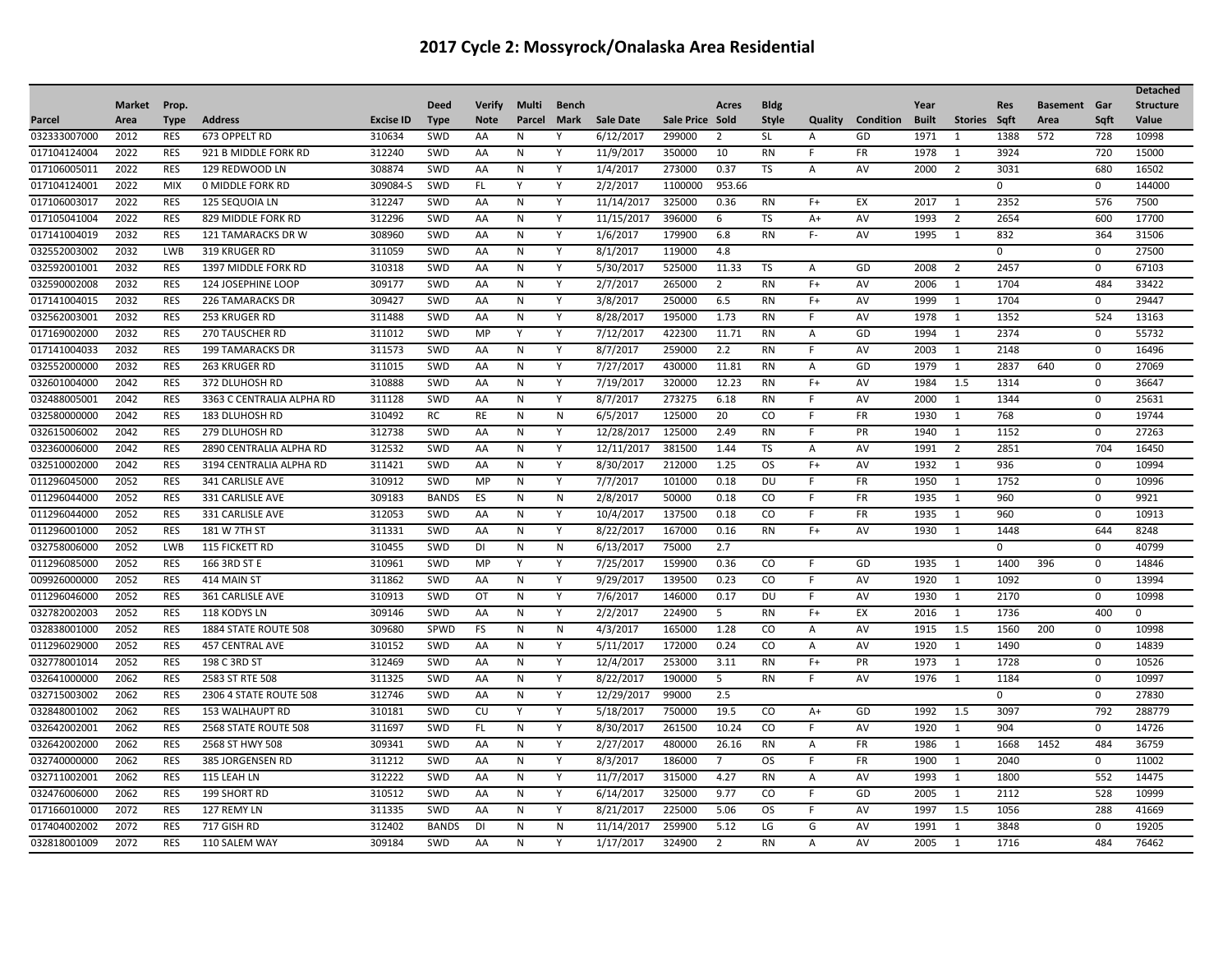|              |               |             |                           |                  |              |               |           |              |                  |                 |                |              |              |                          |              |                     |             |                 |             | <b>Detached</b>  |
|--------------|---------------|-------------|---------------------------|------------------|--------------|---------------|-----------|--------------|------------------|-----------------|----------------|--------------|--------------|--------------------------|--------------|---------------------|-------------|-----------------|-------------|------------------|
|              | <b>Market</b> | Prop.       |                           |                  | <b>Deed</b>  | <b>Verify</b> | Multi     | <b>Bench</b> |                  |                 | Acres          | <b>Bldg</b>  |              |                          | Year         |                     | <b>Res</b>  | <b>Basement</b> | Gar         | <b>Structure</b> |
| Parcel       | Area          | <b>Type</b> | <b>Address</b>            | <b>Excise ID</b> | <b>Type</b>  | <b>Note</b>   | Parcel    | <b>Mark</b>  | <b>Sale Date</b> | Sale Price Sold |                | <b>Style</b> |              | <b>Quality</b> Condition | <b>Built</b> | <b>Stories</b> Saft |             | Area            | Saft        | Value            |
| 032831002000 | 2072          | <b>RES</b>  | 258 LEONARD RD            | 311115           | SWD          | AA            | N         |              | 8/1/2017         | 325000          | 10             | CO           | $F+$         | GD                       | 2007         | $\mathbf{1}$        | 2160        |                 | 525         | 16499            |
| 017214004000 | 2072          | <b>RES</b>  | 743 STATE ROUTE 508       | 311144           | SWD          | AA            | N         | Υ            | 8/8/2017         | 299000          | 3.29           | <b>RN</b>    | F            | GD                       | 1986         | 1                   | 1484        |                 | 529         | 26330            |
| 017372011000 | 2072          | <b>RES</b>  | 258 CLARK RD              | 309694           | SWD          | AA            | N         | Y            | 3/31/2017        | 238200          | 1.14           | <b>RN</b>    | F            | AV                       | 1979         | 1                   | 1668        |                 | 480         | 16502            |
| 017320003000 | 2072          | <b>RES</b>  | 131 KIMBERLUND LN         | 311154           | SWD          | AA            | N         | Y            | 7/27/2017        | 280000          | 5              | TS           | $F+$         | AV                       | 2007         | $\overline{2}$      | 2752        |                 | 650         | 16497            |
| 017395000000 | 2072          | <b>RES</b>  | 483 GISH RD               | 312378           | SWD          | <b>RE</b>     | N         | N            | 11/28/2017       | 90000           | 1.75           | <b>RN</b>    | F.           | <b>FR</b>                | 1915         | 1                   | 1218        |                 | $\mathbf 0$ | 20257            |
| 014553002000 | 2082          | <b>RES</b>  | 1223 US HWY 12            | 310163           | <b>BANDS</b> | FS            | N         | N            | 5/17/2017        | 124900          | 1.53           | <b>RN</b>    | F            | AV                       | 1955         | -1                  | 1116        |                 | $\mathbf 0$ | 26099            |
| 014536002000 | 2082          | <b>RES</b>  | 346 LARMON RD             | 309271           | SWD          | ES            | ${\sf N}$ | ${\sf N}$    | 2/22/2017        | 70000           | 4.74           | <b>RN</b>    | F.           | AV                       | 1930         | 1                   | 1025        |                 | $\mathbf 0$ | 34021            |
| 032875001015 | 2082          | <b>RES</b>  | 104 SALMON RUN LN         | 311650           | SWD          | AA            | N         | Y            | 9/11/2017        | 280000          | 5              | <b>RN</b>    | F            | GD                       | 2006         | 1                   | 1940        |                 | 528         | 16501            |
| 027673001003 | 2082          | RES         | <b>162 B BURCHETT RD</b>  | 308858           | SPWD         | -FS           | N         | N            | 1/6/2017         | 60000           | 6.28           | CO           | F            | FR                       | 1955         | 1                   | 1543        |                 | 990         | 16498            |
| 014539004000 | 2082          | <b>RES</b>  | 231 MOUNTVIEW LN          | 311412           | SWD          | AA            | ${\sf N}$ | Y            | 8/23/2017        | 437500          | 5              | <b>OS</b>    | $A+$         | GD                       | 2006         | 1.5                 | 2160        |                 | 1008        | 51640            |
| 027681002003 | 2082          | <b>RES</b>  | <b>127 WICKLIFFE LN</b>   | 310469           | SWD          | AA            | N         | Y            | 6/9/2017         | 309000          | 5.01           | <b>OS</b>    | $F+$         | EX                       | 2010         | 1.5                 | 1654        | 862             | $\mathbf 0$ | 54866            |
| 014394020000 | 2082          | <b>RES</b>  | 231 PASCOE AVE            | 311540           | SWD          | AA            | N         | Y            | 9/11/2017        | 286000          | 4.83           | <b>RN</b>    | A            | GD                       | 1997         | 1                   | 1528        |                 | 768         | 29457            |
| 027681002006 | 2082          | <b>LWB</b>  | 102 WICKLIFFE LN          | 311568           | SWD          | AA            | N         | Y            | 9/12/2017        | 117000          | 5.07           |              |              |                          |              |                     | $\mathbf 0$ |                 | $\mathbf 0$ | 26400            |
| 028156023001 | 2092          | <b>RES</b>  | 1670 SPENCER RD           | 309950           | SWD          | AA            | N         | Y            | 4/28/2017        | 327200          | 10.01          | <b>RN</b>    | F            | GD                       | 2002         | $\mathbf{1}$        | 2104        |                 | 440         | 38198            |
| 028163005000 | 2092          | LWB         | 118 SPENCER RD N          | 308947           | SWD          | AA            | N         | Y            | 1/23/2017        | 45000           | 1.11           |              |              |                          |              |                     | $\mathbf 0$ |                 | $\mathbf 0$ | 16500            |
| 027733002004 | 2102          | RES         | 698 LEONARD RD            | 310570           | SWD          | AA            | N         | Y            | 6/13/2017        | 429000          | 5.01           | CO           | Α            | GD                       | 2005         | 1                   | 2152        |                 | 1029        | 54150            |
| 027971002005 | 2102          | <b>TRI</b>  | 114 BEST DR               | 312180           | SWD          | <b>FT</b>     | N         | ${\sf N}$    | 10/17/2017       | 151290          | $\overline{2}$ |              |              |                          |              |                     | $\mathbf 0$ |                 | $\mathbf 0$ | 32663            |
| 027773001006 | 2102          | <b>RES</b>  | <b>191 EQUINE DR</b>      | 310508           | SWD          | AA            | N         | Y            | 6/6/2017         | 280000          | 5              | CO           | F            | AV                       | 1999         | 1                   | 1344        |                 | $\Omega$    | 77995            |
| 033394008000 | 2102          | <b>RES</b>  | 1058 BURNT RIDGE RD       | 311077           | SWD          | FL.           | N         | Y            | 8/3/2017         | 391000          | 20.86          | <b>RN</b>    | F            | AV                       | 1969         | 1                   | 1792        | 1512            | 280         | 23580            |
| 027804002000 | 2102          | <b>RES</b>  | 878 GORE RD               | 310822           | SWD          | AA            | N         | Y            | 7/7/2017         | 300000          | 9.65           | CO           | F            | AV                       | 1920         | 1                   | 1430        | 1144            | $\mathbf 0$ | 140349           |
| 027941000000 | 2102          | <b>RES</b>  | 2200 US HWY 12            | 312662           | SWD          | AA            | Y         | Y            | 12/20/2017       | 155000          | 5.17           | CO           | F.           | PR                       | 1920         | 1.5                 | 1348        |                 | $\mathbf 0$ | 19872            |
| 027972010000 | 2102          | <b>RES</b>  | 131 22 BRIM RD            | 309478           | SWD          | AA            | N         | Y            | 3/14/2017        | 162740          | 0.5            | <b>RN</b>    | $F+$         | AV                       | 1978         | $\mathbf{1}$        | 1400        |                 | 440         | 16498            |
| 032708000000 | 2102          | <b>RES</b>  | <b>257 BURNT RIDGE RD</b> | 309882           | SWD          | RE            | N         | N            | 4/11/2017        | 107000          | 2.13           | <b>RN</b>    | F            | FR                       | 1971         | 1                   | 1500        |                 | $\mathbf 0$ | 30404            |
| 032677001005 | 2102          | <b>RES</b>  | 177 SMOKEY RIDGE RD       | 310337           | SWD          | AA            | N         | Y            | 5/23/2017        | 360000          | 10             | TS           | F.           | GD                       | 1990         | $\overline{2}$      | 1280        | 768             | $\mathbf 0$ | 47066            |
| 027989003011 | 2102          | <b>RES</b>  | <b>152 CARRIAGE LN</b>    | 310677           | SWD          | AA            | N         | Y            | 6/12/2017        | 323000          | 5              | <b>RN</b>    | F.           | GD                       | 2008         | 1                   | 1940        |                 | 528         | 30884            |
| 027607001000 | 2102          | <b>RES</b>  | 861 JORGENSEN RD          | 309438           | SWD          | AA            | N         | Y            | 3/8/2017         | 277000          | 9.41           | <b>RN</b>    | $F+$         | AV                       | 1979         | 1                   | 2240        |                 | $\mathbf 0$ | 53305            |
| 027733006007 | 2102          | <b>RES</b>  | 137 JEM MAR LN            | 311034           | SWD          | AA            | N         | Y            | 7/27/2017        | 418000          | 5.05           | <b>RN</b>    | Α            | GD                       | 2000         | $\mathbf{1}$        | 2669        |                 | 572         | 46360            |
| 027966001000 | 2102          | <b>RES</b>  | <b>144 PINKERTON RD</b>   | 310009           | SWD          | AA            | N         | Y            | 4/25/2017        | 173500          | 0.41           | RN           | F            | AV                       | 1966         | -1                  | 1456        |                 | 768         | 16498            |
| 027808000000 | 2102          | <b>RES</b>  | 778 GORE RD               | 310096           | SWD          | CU            | N         | Y            | 5/1/2017         | 200000          | 29.48          |              |              |                          |              |                     | $\Omega$    |                 | $\mathbf 0$ | 34800            |
| 028162002004 | 2102          | <b>RES</b>  | 156 DEBRA LN              | 309990           | SWD          | AA            | N         | Y            | 4/27/2017        | 437000          | 4.96           | LG           | G            | GD                       | 1991         | 1.5                 | 2500        | 1479            | $\mathsf 0$ | 19376            |
| 027637000000 | 2102          | <b>RES</b>  | 685 GORE RD               | 310785           | <b>BANDS</b> | CU            | N         | Y            | 7/11/2017        | 300000          | 40             | CO           | F.           | FR                       | 1900         | 1.5                 | 1440        |                 | $\mathbf 0$ | 37130            |
| 027665008000 | 2102          | <b>RES</b>  | 471-13 GORE RD            | 312373           | SWD          | AA            | N         | Y            | 11/16/2017       | 318900          | 5              | <b>RN</b>    | F.           | AV                       | 2006         | 1                   | 2156        |                 | 484         | 18154            |
| 033171001000 | 2112          | <b>RES</b>  | 3410 STATE ROUTE 508      | 310184           | PRD          | ES            | N         | ${\sf N}$    | 5/19/2017        | 192000          | 6.37           | CO           | G            | AV                       | 1930         | 1                   | 2225        | 640             | $\mathbf 0$ | 54262            |
| 032452002000 | 2112          | <b>RES</b>  | 2856 STATE ROUTE 508      | 309552           | <b>WD</b>    | PT            | N         | N            | 2/13/2017        | 20000           | 0.45           | CO           | $\mathsf{A}$ | AV                       | 1940         | 1.5                 | 1624        | 476             | $\mathbf 0$ | 83852            |
| 033369000000 | 2112          | <b>RES</b>  | 334 CINEBAR RD            | 310149           | SWD          | PT            | N         | N            | 5/16/2017        | 400             | 152.74         | <b>RN</b>    | A            | AV                       | 1996         | 1                   | 1240        |                 | $\mathbf 0$ | 73645            |
| 033189002000 | 2112          | <b>RES</b>  | 3282 STATE ROUTE 508      | 310612           | EASE         | EA            | N         | ${\sf N}$    | 6/1/2017         | 700             |                | <b>RN</b>    | G            | GD                       | 1987         | -1                  | 2594        |                 | $\mathbf 0$ | 139404           |
| 032436012001 | 2112          | <b>RES</b>  | <b>152 HOCKETT RD</b>     | 310643           | SWD          | AA            | Y         | Y            | 6/22/2017        | 255000          | 22.65          | <b>RN</b>    | F.           | AV                       | 1997         | 1                   | 1704        |                 | 484         | 34369            |
| 033284004001 | 2112          | LWB         | <b>0 CINEBAR RD</b>       | 311372           | RC           | AA            | N         | Y            | 8/7/2017         | 76500           | 5.01           |              |              |                          |              |                     | $\mathbf 0$ |                 | $\mathbf 0$ | 8800             |
| 033198001000 | 2112          | <b>RES</b>  | 3350 STATE ROUTE 508      | 310614           | EASE         | EA            | N         | N            | 6/5/2017         | 500             |                | RN           |              | PR                       | 1978         | 1                   | 1200        |                 | $\mathbf 0$ | 109332           |
| 033183002000 | 2122          | <b>RES</b>  | 3227 STATE ROUTE 508      | 308975           | SWD          | AA            | N         | Υ            | 1/20/2017        | 135000          | 5              | <b>OS</b>    | F.           | FR                       | 1900         | 1.5                 | 1344        |                 | $\mathbf 0$ | 86640            |
| 033178001011 | 2122          | <b>RES</b>  | 154 MAPLE RIDGE RD        | 312728           | SWD          | AA            | N         | Y            | 12/29/2017       | 282000          | 4.96           | TP           | $F+$         | GD                       | 2013         | 2.5                 | 1218        |                 | $\mathbf 0$ | 28076            |
| 033144006000 | 2122          | <b>RES</b>  | 3935 STATE ROUTE 508      | 312539           | SWD          | AA            | N         | Y            | 11/30/2017       | 135000          | 1.44           | <b>RN</b>    | F.           | AV                       | 1940         | 1                   | 1486        |                 | 209         | 18143            |
| 033140001000 | 2122          | <b>RES</b>  | 3895 STATE ROUTE 508      | 311168           | SWD          | AA            | N         | Y            | 7/27/2017        | 255000          | 6.43           | CO           | A            | AV                       | 1949         | 1                   | 1536        |                 | $\mathbf 0$ | 26207            |
| 033150001000 | 2122          | <b>RES</b>  | 3619 STATE ROUTE 508      | 308950           | SWD          | AA            | N         | Y            | 1/23/2017        | 162500          | 8              | CO           | F-           | <b>FR</b>                | 1900         | 1                   | 756         |                 | $\mathbf 0$ | 46234            |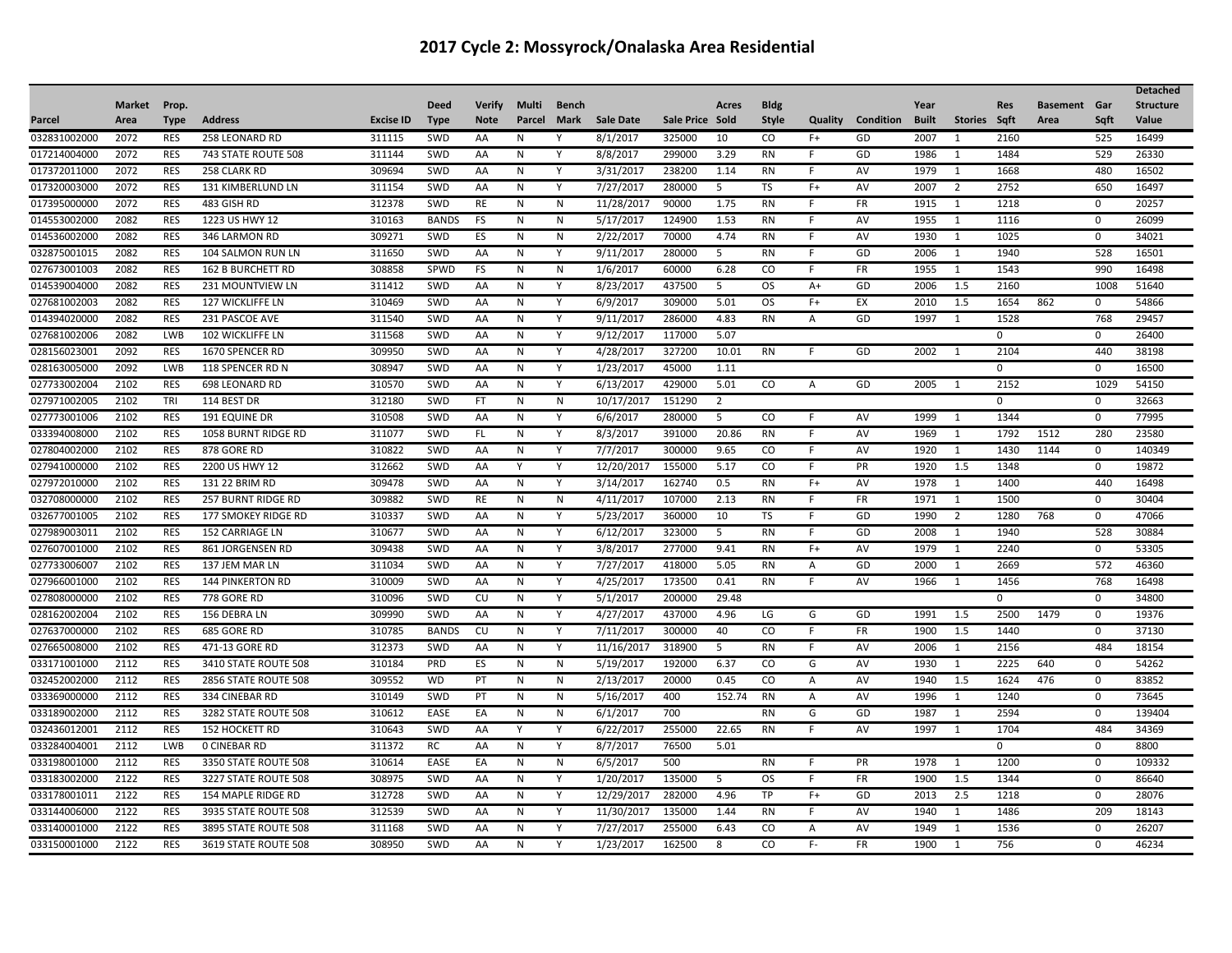|              |               |             |                          |                  |              |               |              |              |                  |                 |                |              |                |           |              |                |             |                     |             | <b>Detached</b>  |
|--------------|---------------|-------------|--------------------------|------------------|--------------|---------------|--------------|--------------|------------------|-----------------|----------------|--------------|----------------|-----------|--------------|----------------|-------------|---------------------|-------------|------------------|
|              | <b>Market</b> | Prop.       |                          |                  | <b>Deed</b>  | <b>Verify</b> | Multi        | <b>Bench</b> |                  |                 | Acres          | <b>Bldg</b>  |                |           | Year         |                | <b>Res</b>  | <b>Basement</b> Gar |             | <b>Structure</b> |
| Parcel       | Area          | <b>Type</b> | <b>Address</b>           | <b>Excise ID</b> | <b>Type</b>  | <b>Note</b>   | Parcel       | <b>Mark</b>  | <b>Sale Date</b> | Sale Price Sold |                | <b>Style</b> | Quality        | Condition | <b>Built</b> | Stories Sqft   |             | Area                | Saft        | Value            |
| 033338001006 | 2132          | RES         | 135 ARNDT RD             | 310353           | SWD          | OТ            | N            | N            | 5/31/2017        | 215000          | 5.98           | TS           | F              | AV        | 1997         | $\overline{2}$ | 1568        |                     | 0           | 26689            |
| 033299001000 | 2132          | <b>RES</b>  | 3918 STATE ROUTE 508     | 308952           | SWD          | AA            | N            | Y            | 1/24/2017        | 225000          | 9.55           | <b>RN</b>    | F              | AV        | 1971         | 1              | 1772        |                     | $\mathbf 0$ | 17098            |
| 033314001001 | 2132          | <b>RES</b>  | 4104 ST RTE 508          | 310170           | SWD          | AA            | N            | Y            | 5/18/2017        | 274000          | 2.81           | TS           | $F+$           | AV        | 2006         | $\overline{2}$ | 2784        |                     | 624         | 42389            |
| 033346015003 | 2132          | <b>RES</b>  | <b>0 CALVIN RD OFF</b>   | 312572           | RC           | AA            | N            | N            | 12/8/2017        | 165000          | 15.54          | CO           | F              | EX        | 2016         | 1              | 312         |                     | $\mathbf 0$ | 18162            |
| 028432001000 | 2161          | <b>RES</b>  | <b>1205 ST ROUTE 122</b> | 312450           | SWD          | AA            | N            | Y            | 11/22/2017       | 300000          | 4.94           | CO           | F.             | <b>FR</b> | 1962         | 1              | 1767        |                     | 620         | 40487            |
| 028285006007 | 2161          | <b>RES</b>  | 530 LARSON RD            | 309403           | SWD          | AA            | N            | Y            | 3/6/2017         | 189500          | 10.99          | CO           | $F+$           | AV        | 1945         | $\mathbf{1}$   | 1297        |                     | $\mathbf 0$ | 48098            |
| 009797049000 | 2171          | <b>RES</b>  | 163 LAKE DR              | 310661           | SWD          | AA            | $\mathsf{N}$ | Y            | 6/26/2017        | 640000          | 0.2            | <b>RN</b>    | G              | GD        | 1990         | 1              | 1312        | 1232                | 672         | 16000            |
| 010679007000 | 2171          | <b>RES</b>  | 203 LAKE RD              | 309436           | <b>BANDS</b> | ES            | $\mathsf{N}$ | N            | 3/8/2017         | 191500          | 0.59           | <b>RN</b>    | Α              | AV        | 1976         | $\mathbf{1}$   | 1120        |                     | $\Omega$    | 24500            |
| 010679069000 | 2171          | <b>RES</b>  | 129 STEELHEAD DR         |                  | SWD          | AA            | N            | Y            | 8/24/2017        | 145000          | 0.31           | CO.          | F              | AV        | 1981         | 1.5            | 1176        |                     | 392         | 15000            |
| 009797037002 | 2171          | <b>RES</b>  | 121 LAKE RD              | 311305           | SWD          | AA            | N            | Y            | 8/14/2017        | 550000          | 0.22           | TS           | $A+$           | GD        | 1995         | $\overline{2}$ | 2104        |                     | $\mathbf 0$ | 15000            |
| 010679037001 | 2171          | <b>RES</b>  | 138 STEELHEAD DR         | 312489           | SWD          | AA            | $\mathsf{N}$ | Y            | 12/5/2017        | 250000          | 0.64           | <b>RN</b>    | Α              | FR        | 1985         | $\mathbf{1}$   | 1799        |                     | 729         | 30900            |
| 028362003002 | 2191          | <b>RES</b>  | 967 CINEBAR RD           | 309847           | SWD          | AA            | Y            | Y            | 4/17/2017        | 379000          | 4.3            | <b>RN</b>    | A              | AV        | 1976         | 1              | 1328        | 1328                | 552         | 54500            |
| 028362001022 | 2191          | TRI         | 109 LAUREL LN            | 312694           | SWD          | AA            | N            | Y            | 12/18/2017       | 222000          | 1              |              |                |           |              |                | $\mathbf 0$ |                     | $\mathbf 0$ | 15000            |
| 010583008000 | 2191          | <b>RES</b>  | 103 ZOLA DR W            | 312593           | SWD          | AA            | N            | Y            | 11/20/2017       | 255000          | 0.5            | CO           | Α              | AV        | 1976         | 1.5            | 1886        |                     | $\mathbf 0$ | 19700            |
| 028358001001 | 2201          | <b>RES</b>  | 876 CINEBAR RD           | 311322           | SWD          | AA            | N            | Y            | 8/4/2017         | 249000          | 0.87           | CO           | F              | AV        | 1935         | 1              | 1800        |                     | $\Omega$    | 28500            |
| 028654003000 | 2231          | <b>RES</b>  | <b>1582 ST ROUTE 122</b> | 309995           | <b>BANDS</b> | FS            | N            | N            | 4/17/2017        | 180000          | 14.15          | <b>OS</b>    | F              | AV        | 1935         | $\mathbf{1}$   | 1940        |                     | $\mathbf 0$ | 15473            |
| 028683000000 | 2231          | <b>RES</b>  | 2975 US HWY 12           | 309798           | <b>RC</b>    | AA            | N            | Y            | 4/3/2017         | 96700           | 3.35           | <b>RN</b>    | F              | VP        | 1968         | $\mathbf{1}$   | 1200        | 320                 | $\mathbf 0$ | 31319            |
| 028645002000 | 2231          | LWB         | <b>0 HUNTTING RD</b>     | 311759           | SWD          | AA            | N            | Y            | 9/28/2017        | 55000           | 5.79           |              |                |           |              |                | $\mathbf 0$ |                     | $\mathbf 0$ | 5000             |
| 033459003000 | 2231          | LWB         | 754 27 CINEBAR RD        | 311947           | SWD          | AA            | N            | Y            | 9/26/2017        | 85000           | 10.55          |              |                |           |              |                | $\Omega$    |                     | $\mathbf 0$ | 17100            |
| 028428000000 | 2231          | <b>RES</b>  | 394 HUNTTING RD          | 311838           | SWD          | AA            | N            | Y            | 10/4/2017        | 194930          | 8.57           | RN           | F.             | FR        | 1968         | 1.5            | 1585        |                     | 560         | 22930            |
| 027897001005 | 2241          | LWB         | 133 MAC DRIVE            | 309446           | <b>BANDS</b> | <b>FS</b>     | N            | N            | 3/10/2017        | 51000           | 2.3            |              |                |           |              |                | $\mathbf 0$ |                     | $\mathbf 0$ | 42500            |
| 027936004012 | 2241          | <b>RES</b>  | 164 BARRIER DR           | 310775           | SWD          | AA            | N            | N            | 7/7/2017         | 285000          | 5              | <b>RN</b>    | $\overline{A}$ | AV        | 2006         | 1              | 2112        |                     | 528         | 28986            |
| 027828008006 | 2241          | <b>RES</b>  | 169 SAW MILL LN          | 310751           | SWD          | FL.           | N            | N            | 6/13/2017        | 269000          | $\overline{7}$ |              |                |           |              |                | $\mathbf 0$ |                     | $\mathbf 0$ | $\Omega$         |
| 027904000000 | 2241          | <b>RES</b>  | 259 FULLER RD            | 310416           | SWD          | AA            | Y            | Y            | 6/6/2017         | 290000          | 2.78           | CO           | F              | AV        | 1994         | 1.5            | 3560        |                     | $\mathbf 0$ | 24464            |
| 027828001001 | 2241          | <b>RES</b>  | 109 SAW MILL LN          | 309982           | SWD          | FL.           | N            | Y            | 4/18/2017        | 265000          | 6              | CO           | $F+$           | GD        | 2012         | 1              | 1920        |                     | 440         | 15000            |
| 027893000000 | 2241          | <b>RES</b>  | 126 FULLER RD            | 309151           | SWD          | AA            | Y            | Υ            | 2/9/2017         | 180000          | 6.69           | CO           | F              | AV        | 1922         | 1              | 1852        |                     | 288         | 21059            |
| 009797016000 | 2251          | <b>RES</b>  | <b>260 STOWELL RD</b>    | 312682           | SPWD         |               | N            |              | 12/13/2017       | 72500           | 0.16           | CO           | Α              | GD        | 1925         | 1              | 705         |                     | $\Omega$    | 7638             |
| 027821001003 | 2261          | <b>RES</b>  | 115 VIEW POINT DR        | 311803           | SWD          | AA            | N            | Y            | 9/27/2017        | 375000          | 2.22           | CO           | А              | GD        | 2004         | -1             | 2199        |                     | 666         | 33100            |
| 027836004003 | 2261          | <b>RES</b>  | 137 RAINIER DR           | 311013           | SWD          | AA            | N            | Y            | 7/31/2017        | 363000          | $\overline{2}$ | <b>RN</b>    | $\overline{A}$ | GD        | 2006         | 1              | 2140        |                     | 704         | 41000            |
| 027917002000 | 2271          | <b>RES</b>  | 2352 US HWY 12           | 312663           | SWD          | AA            | N            | Y            | 12/12/2017       | 290000          | 5.2            | CO           | F.             | AV        | 1930         | 1.5            | 2073        | 960                 | $\mathbf 0$ | 30918            |
| 028101022000 | 2281          | <b>RES</b>  | 125 REBEL LN             | 311539           | SWD          | AA            | N            | Y            | 9/8/2017         | 500000          | 4.87           | RN           | A              | GD        | 2003         | 1              | 2113        |                     | 504         | 37977            |
| 028088062002 | 2281          | <b>RES</b>  | 116 ECHO LN              | 310287           | RC           | AA            | N            | N            | 5/22/2017        | 135000          | 3.03           | CA           | $\mathbf{I}$   | FR        | 1982         | 1              | 1599        |                     | $\mathbf 0$ | 15555            |
| 028697000000 | 2291          | <b>RES</b>  | 2826 US HWY 12           | 312441           | SWD          | AA            | N            | Y            | 11/21/2017       | 230000          | 1.52           | <b>RN</b>    | Α              | AV        | 1925         | 1              | 1104        |                     | $\mathbf 0$ | 18900            |
| 028890010004 | 2311          | <b>RES</b>  | 125 SEGURA RIDGE RD      | 311963           | SWD          | AA            | N            | Y            | 10/12/2017       | 349000          | 1.44           | <b>RN</b>    | A              | GD        | 2004         | 1              | 2158        |                     | 576         | 30871            |
| 028890016000 | 2311          | <b>RES</b>  | 129 DEER PARK RD         | 310687           | SWD          | AA            | N            | Y            | 6/28/2017        | 360000          | 5              | <b>RN</b>    | F.             | GD        | 2007         | 1              | 1704        |                     | 484         | 24379            |
| 028890003003 | 2311          | <b>RES</b>  | 221 TANGLEWOOD LN        | 310625           | SWD          | AA            | N            | Y            | 6/26/2017        | 239000          | 1.15           | CO           | F              | AV        | 2014         | 1              | 1615        |                     | 484         | 8432             |
| 028885001002 | 2311          | <b>RES</b>  | 115 RAGANWOODS RD        | 311986           | SWD          | AA            | N            | Y            | 10/16/2017       | 615000          | 2.34           | <b>CP</b>    | G              | GD        | 2006         | 1              | 2128        | 790                 | 552         | 34916            |
| 010572094000 | 2321          | <b>RES</b>  | 112 LAKEWOOD PL          | 310392           | SWD          | AA            | N            | Y            | 6/2/2017         | 130000          | 0.23           | <b>RN</b>    | F              | FR        | 1966         | $\mathbf{1}$   | 876         |                     | $\mathbf 0$ | 7500             |
| 010572125000 | 2321          | <b>RES</b>  | 114 LAKE TERRACE DR      | 311140           | SWD          | AA            | N            | N            | 8/4/2017         | 80000           | 0.26           |              |                |           |              |                | $\mathbf 0$ |                     | $\mathbf 0$ | 23000            |
| 010585079000 | 2321          | LWB         | <b>230 LAKEVIEW DR</b>   | 309215           | SWD          | AA            | N            | Y            | 2/14/2017        | 183000          | 0.31           |              |                |           |              |                | $\mathbf 0$ |                     | $\mathbf 0$ | 60000            |
| 010585078000 | 2321          | <b>RES</b>  | 226 LAKEVIEW DR          | 312152           | SWD          | AA            | N            | N            | 11/1/2017        | 105000          | 0.15           | RN           | F              | FR        | 1968         | 1              | 1008        | 1008                | 560         | 8550             |
| 010585027000 | 2321          | RES         | 151 LAKESIDE DR          | 311301           | EASE         | EA            | N            | N            | 7/6/2017         | 2200            |                | <b>RN</b>    | F.             | AV        | 1979         | 1              | 648         | 480                 | $\mathbf 0$ | 7500             |
| 010572036000 | 2321          | <b>RES</b>  | <b>0 LAKESIDE DR</b>     | 309660           | SWD          | AA            | N            | Y            | 3/28/2017        | 190000          | 0.26           | <b>RN</b>    | $\mathsf{A}$   | GD        | 2004         | 1              | 1406        |                     | 280         | 7500             |
| 010585028000 | 2321          | <b>RES</b>  | 103 LAKESIDE DR          | 311302           | EASE         | EA            | N            | N            | 8/11/2017        | 2300            |                | <b>OS</b>    | G              | GD        | 2004         | 1.5            | 1915        |                     | $\Omega$    | 21500            |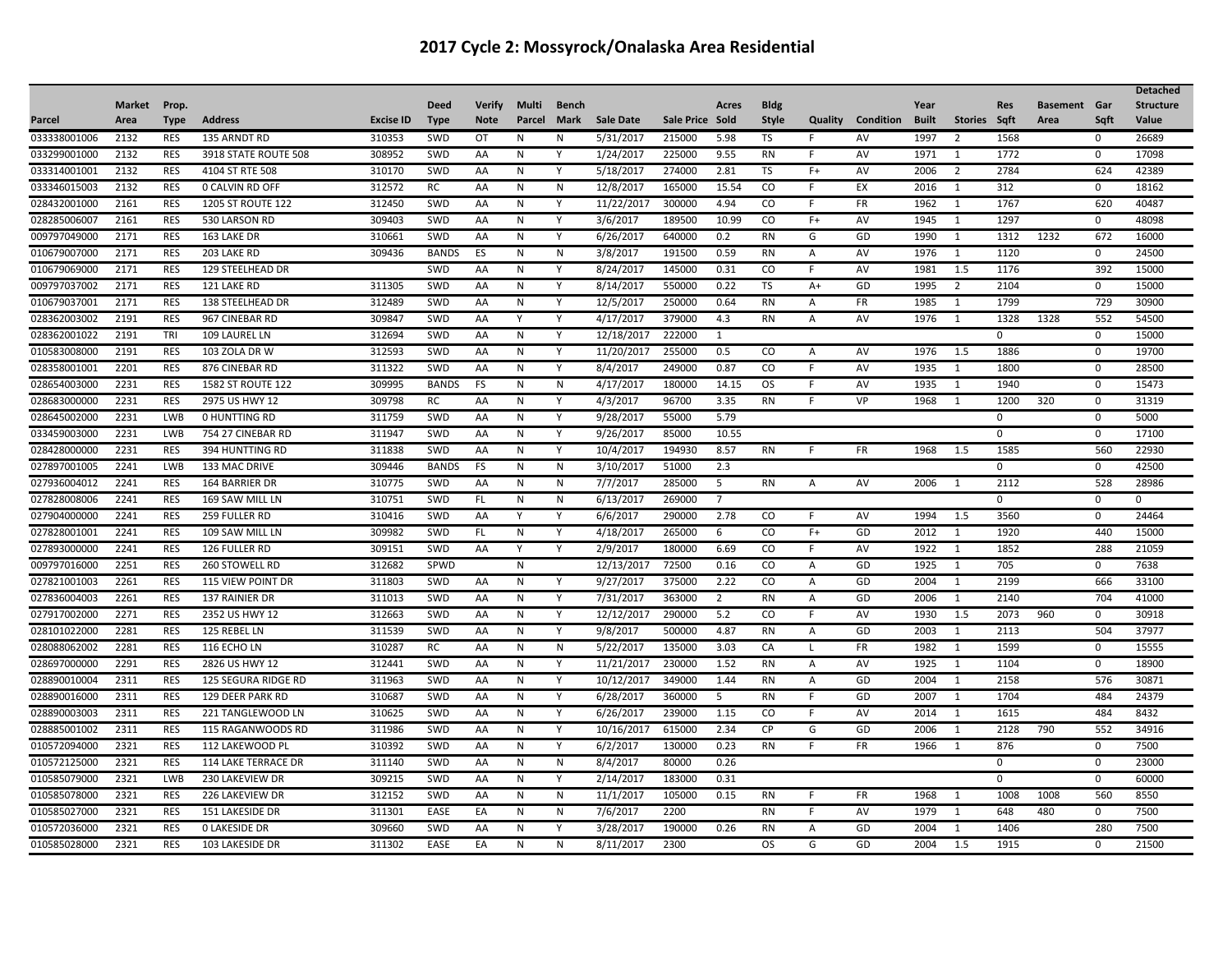|              |               |             |                             |                  |              |               |        |             |                  |                 |       |               |                |           |              |                |              |                 |             | <b>Detached</b>  |
|--------------|---------------|-------------|-----------------------------|------------------|--------------|---------------|--------|-------------|------------------|-----------------|-------|---------------|----------------|-----------|--------------|----------------|--------------|-----------------|-------------|------------------|
|              | <b>Market</b> | Prop.       |                             |                  | <b>Deed</b>  | <b>Verify</b> | Multi  | Bench       |                  |                 | Acres | <b>Bldg</b>   |                |           | Year         |                | <b>Res</b>   | <b>Basement</b> | Gar         | <b>Structure</b> |
| Parcel       | Area          | <b>Type</b> | <b>Address</b>              | <b>Excise ID</b> | <b>Type</b>  | <b>Note</b>   | Parcel | <b>Mark</b> | <b>Sale Date</b> | Sale Price Sold |       | <b>Style</b>  | Quality        | Condition | <b>Built</b> | Stories Sqft   |              | Area            | Saft        | Value            |
| 028863005001 | 2331          | <b>RES</b>  | 108 JAMER RD                | 309469           | ADMD         | ES            | N      | N           | 3/1/2017         | 155000          | 6.39  | RN            | $\mathbf{L}$   | AV        | 1997         | $\mathbf{1}$   | 816          |                 | 0           | 21447            |
| 028769002000 | 2361          | <b>RES</b>  | <b>340 WINSTON CREEK RD</b> | 309630           | SWD          | AA            | N      | Υ           | 3/19/2017        | 252735          | 3.93  | <b>RN</b>     | F              | AV        | 1991         | 1              | 1697         |                 | $\mathbf 0$ | 32439            |
| 028475001000 | 2361          | <b>RES</b>  | 0 US HWY 12                 | 312242           | SWD          | RE            | N      | ${\sf N}$   | 11/14/2017       | 169000          | 4.08  | RN            | F              | <b>FR</b> | 1976         | 1              | 1252         | 200             | $\mathbf 0$ | 17094            |
| 028769005002 | 2361          | <b>RES</b>  | <b>0 WINSTON CREEK</b>      | 309328           | SWD          | CU            | N      | Y           | 2/27/2017        | 290000          | 27.5  | CO            | Α              | AV        | 2004         | $\mathbf{1}$   | 1729         |                 | $\mathbf 0$ | 29178            |
| 011077035000 | 2371          | LWB         | <b>101 JOHN ST</b>          | 309128           | SWD          | AA            | N      | Y           | 2/2/2017         | 65000           | 0.25  |               |                |           |              |                | $\Omega$     |                 | $\mathbf 0$ | 16400            |
| 029117001002 | 2391          | <b>RES</b>  | <b>199 ST ROUTE 122</b>     | 309663           | SPWD         | <b>FS</b>     | N      | N           | 3/29/2017        | 129900          | 5.21  | <b>RN</b>     | F              | <b>FR</b> | 1970         | 1              | 1652         |                 | $\mathbf 0$ | 45312            |
| 010599010000 | 2401          | <b>RES</b>  | 106 VALLEY VIEW DR          | 312732           | <b>BANDS</b> | AA            | N      | Y           | 12/12/2017       | 169000          | 0.46  | <b>RN</b>     | F              | AV        | 1975         | 1              | 1384         |                 | 440         | 25878            |
| 008701084005 | 2411          | <b>RES</b>  | 224 MAIN ST                 | 311241           | SWD          | AA            | Y      | N           | 8/18/2017        | 150000          | 0.92  | <b>RN</b>     | F              | AV        | 1958         | $\mathbf{1}$   | 1254         |                 | $\Omega$    | 8500             |
| 008701074001 | 2411          | <b>RES</b>  | 212 HOPE ST                 | 311643           | SWD          | AA            | N      | Y           | 9/20/2017        | 150000          | 0.24  | CO.           | F+             | FR        | 1941         | 1              | 1860         |                 | $\mathbf 0$ | 8500             |
| 008701034002 | 2411          | <b>RES</b>  | 130 HAZEL ST                | 311481           | SWD          | <b>NA</b>     | N      | Y           | 9/6/2017         | 144500          | 0.11  | CO            | F.             | VG        | 1934         | 1              | 772          |                 | $\mathbf 0$ | 12600            |
| 008700073000 | 2411          | <b>RES</b>  | 200 LAUREL ST               | 311435           | SWD          | AA            | N      | Y           | 8/30/2017        | 171000          | 0.15  | <b>RN</b>     | F              | AV        | 1948         | $\mathbf{1}$   | 1379         |                 | 476         | 7500             |
| 008700059001 | 2411          | <b>RES</b>  | 113 HOPE ST                 | 310510           | SWD          | AA            | N      | Y           | 6/9/2017         | 72000           | 0.16  | <b>OS</b>     | F              | AV        | 1909         | 1.5            | 1316         |                 | $\mathbf 0$ | 9000             |
| 008700064002 | 2411          | <b>RES</b>  | <b>112 LAUREL ST</b>        | 310709           | SWD          | AA            | N      | Υ           | 6/28/2017        | 138900          | 0.25  | CO            | F.             | AV        | 1940         | 1              | 960          |                 | $\mathbf 0$ | 18700            |
| 008699002000 | 2411          | <b>RES</b>  | 261 SUNSET WAY              | 310695           | SWD          | AA            | N      | Y           | 6/28/2017        | 199000          | 0.18  | CO            | F              | AV        | 1950         | $\mathbf{1}$   | 1500         |                 | $\mathbf 0$ | 14600            |
| 008701044001 | 2411          | <b>RES</b>  | 373 E STATE ST              | 311740           | SWD          | AA            | N      | N           | 9/22/2017        | 67000           | 0.17  | RN            | F              | AV        | 1973         | 1              | 1280         |                 | $\Omega$    | 8500             |
| 029134005000 | 2411          | <b>RES</b>  | 124 DAMRON RD               | 309464           | SWD          | AA            | N      | Y           | 3/10/2017        | 190000          | 0.99  | <b>TS</b>     | $F+$           | AV        | 1930         | 2              | 2168         |                 | $\mathbf 0$ | 24500            |
| 008701055000 | 2411          | <b>RES</b>  | 113 W STATE ST              | 311083           | SWD          | AA            | N      | Y           | 8/3/2017         | 180194          | 0.33  | CO            | A              | AV        | 1935         | $\mathbf{1}$   | 1316         |                 | $\mathbf 0$ | 23000            |
| 028528001000 | 2411          | <b>RES</b>  | 198 MOSSYROCK RD W          | 312456           | PRD          |               | N      |             | 12/4/2017        | 80000           | 1     | CO            | F              | <b>FR</b> | 1940         | 1              | 1008         | 896             | $\Omega$    | 10200            |
| 008700092001 | 2411          | <b>RES</b>  | 253 COURT ST                | 310175           | <b>RC</b>    | <b>RL</b>     | N      | N           | 5/16/2017        | 90000           | 0.16  | CO            | F              | <b>FR</b> | 1940         | 1              | 1806         |                 | $\mathbf 0$ | 7500             |
| 008701053003 | 2411          | <b>RES</b>  | 19 GODFREY RD               | 311404           | SWD          | AA            | N      | Y           | 8/31/2017        | 245000          | 0.18  | CO.           | F              | VG        | 2006         | 1              | 1624         |                 | 572         | 7500             |
| 008700095000 | 2411          | <b>RES</b>  | <b>218 MAIN ST</b>          | 311519           | SWD          | AA            | N      | Y           | 9/11/2017        | 92500           | 0.11  | TS            | F.             | AV        | 1939         | 1.5            | 765          |                 | $\mathbf 0$ | 10300            |
| 008700014000 | 2411          | <b>RES</b>  | 130 W MOSSYROCK RD          | 311442           | SWD          | AA            | N      | Y           | 9/1/2017         | 128000          | 0.06  | CO            | F              | AV        | 1938         | 1              | 1008         |                 | $\Omega$    | 7500             |
| 008699015000 | 2411          | <b>RES</b>  | 155 MEADOW LN               | 309562           | SWD          | AA            | N      | Y           | 3/9/2017         | 164900          | 0.27  | <b>RN</b>     | F              | AV        | 1956         | 1              | 1224         |                 | 456         | 12000            |
| 029314007001 | 2421          | <b>RES</b>  | 281 JARVIS RD               | 311508           | SWD          | AA            | N      | Y           | 9/7/2017         | 482000          | 5     | <b>TS</b>     | $\overline{A}$ | GD        | 1909         | $\overline{2}$ | 3480         | 864             | $\mathbf 0$ | 15004            |
| 029346001004 | 2431          | <b>LWB</b>  | 0 GODFREY RD                | 309596-S         | SWD          | CU            | N      | N           | 3/27/2017        | 24000           | 20.1  |               |                |           |              |                | $\mathbf{0}$ |                 | $\mathsf 0$ | 11000            |
| 029305000000 | 2431          | <b>RES</b>  | <b>139 BLANKENSHIP RD</b>   | 310002           | SWD          | AA            | Y      | Y           | 5/1/2017         | 300000          | 34.44 | CO.           | F              | AV        | 1929         | $\mathbf{1}$   | 1060         | 1060            | $\mathbf 0$ | 20779            |
| 029305000000 | 2431          | <b>RES</b>  | <b>139 BLANKENSHIP RD</b>   | 310002-C         | SWD          | AA            | Y      | Y           | 5/1/2017         | 300000          | 42.96 | <sub>CO</sub> | F.             | AV        | 1929         | 1              | 1060         | 1060            | $\mathbf 0$ | 23688            |
| 029355000000 | 2431          | <b>RES</b>  | 260 SWIGERT RD              | 309614           | SWD          | AA            | N      | Y           | 3/29/2017        | 138500          | 20    | <b>OS</b>     | F              | AV        | 1958         | 1.5            | 1267         |                 | $\mathbf 0$ | 15006            |
| 028802013000 | 2431          | <b>RES</b>  | 292 ISBELL RD               | 310255           | SWD          | MP            |        | N           | 5/9/2017         | 40000C          | 23.95 | <b>OS</b>     | A              | AV        | 1920         | 1.5            | 1776         |                 | $\Omega$    | 15005            |
| 029385002000 | 2431          | <b>RES</b>  | 212 HATFIELD RD             | 311321           | SWD          | AA            | N      | Y           | 8/25/2017        | 310000          | 6.44  | CO.           | F.             | AV        | 1920         | 1              | 1381         |                 | $\mathbf 0$ | 33012            |
| 029345002000 | 2431          | <b>RES</b>  | 146 GODFREY RD              | 310847           | SWD          | AA            | N      | Y           | 7/13/2017        | 205000          | 4.23  | RN            | F              | FR        | 1960         | 1              | 1166         |                 | $\mathbf 0$ | 14998            |
| 029420002003 | 2441          | LWB         | <b>129 NAYLOR RD</b>        | 310514           | SWD          | FL.           | N      | Y           | 6/16/2017        | 115000          | 10.11 |               |                |           |              |                | $\mathbf 0$  |                 | $\mathbf 0$ | 9742             |
| 029438001000 | 2441          | <b>RES</b>  | 0 SWOFFORD RD               | 312436           | SWD          | AA            | N      | Y           | 11/14/2017       | 30000           | 0.35  | CO            |                | <b>FR</b> | 1945         | 1              | 736          |                 | $\mathbf 0$ | 11400            |
| 010598048000 | 2451          | <b>RES</b>  | <b>O CREST DR</b>           | 313634           | <b>RC</b>    | RE            | N      | N           | 12/18/2017       | 90000           | 0.71  |               |                |           |              |                | $\mathbf 0$  |                 | $\mathbf 0$ | 16200            |
| 029540003000 | 2451          | <b>RES</b>  | 132 HARRINGTON RD           | 312380           | PRD          | DI            | N      | N           | 11/29/2017       | 160000          | 2.88  | RN            | F              | AV        | 1967         | 1              | 1924         |                 | 360         | 22100            |
| 029454003001 | 2451          | LWB         | 0 OSBORNE RD                | 312121           | SWD          | DI            | N      | N           | 10/24/2017       | 50000           | 5     |               |                |           |              |                | $\Omega$     |                 | $\mathbf 0$ | 68058            |
| 029454001001 | 2451          | <b>RES</b>  | 192 OSBORNE RD              | 309511           | SWD          | AA            | N      | Y           | 3/8/2017         | 209000          | 6.18  | CO            | F.             | AV        | 1940         | 1              | 1220         |                 | $\mathbf 0$ | 23772            |
| 029519006000 | 2461          | <b>RES</b>  | 136 ALTA VISTA DR           | 309755           | SWD          | AA            | N      | Y           | 3/28/2017        | 280000          | 5.05  | CO            | F              | GD        | 2007         | 1              | 1960         |                 | 484         | 15005            |
| 029519007000 | 2461          | <b>RES</b>  | 116 ALTA VISTA DR           | 312668           | SWD          | AA            | N      | Y           | 12/19/2017       | 278000          | 5.56  | CO            | $F+$           | AV        | 2003         | $\mathbf{1}$   | 1532         |                 | 720         | 28800            |
| 030049001015 | 2461          | <b>RES</b>  | 185 SCENIC LN               | 310992           | SWD          | AA            | N      | Y           | 7/21/2017        | 269900          | 5.01  | CO            | F.             | GD        | 2006         | 1              | 1684         |                 | 484         | 14997            |
| 030049001011 | 2461          | <b>RES</b>  | <b>133 OUTLOOK LN</b>       | 310039           | SWD          | AA            | N      | Y           | 5/3/2017         | 375000          | 5     | LG            | $\mathsf{A}$   | AV        | 2006         | 1.5            | 1872         | 1200            | $\mathbf 0$ | 15000            |
| 029529001000 | 2471          | RES         | 834 GREEN MOUNTAIN RD       | 312133           | SWD          | AA            | N      | Y           | 10/31/2017       | 225000          | 2.29  | <b>OS</b>     | A              | AV        | 1935         | 1.5            | 2058         |                 | $\mathbf 0$ | 21354            |
| 029526002005 | 2471          | <b>LWB</b>  | 730 GREEN MOUNTAIN RD       | 311277           | SWD          | AA            | N      | Y           | 8/21/2017        | 215000          | 16.9  |               |                |           |              |                | $\Omega$     |                 | $\Omega$    | 15000            |
| 029522002002 | 2471          | <b>RES</b>  | 116 THOMAS RD               | 308856           | SWD          | AA            | N      | Y           | 1/4/2017         | 400000          | 10.62 | <b>OS</b>     | $F+$           | GD        | 2007         | 1.5            | 2201         |                 | 644         | 38200            |